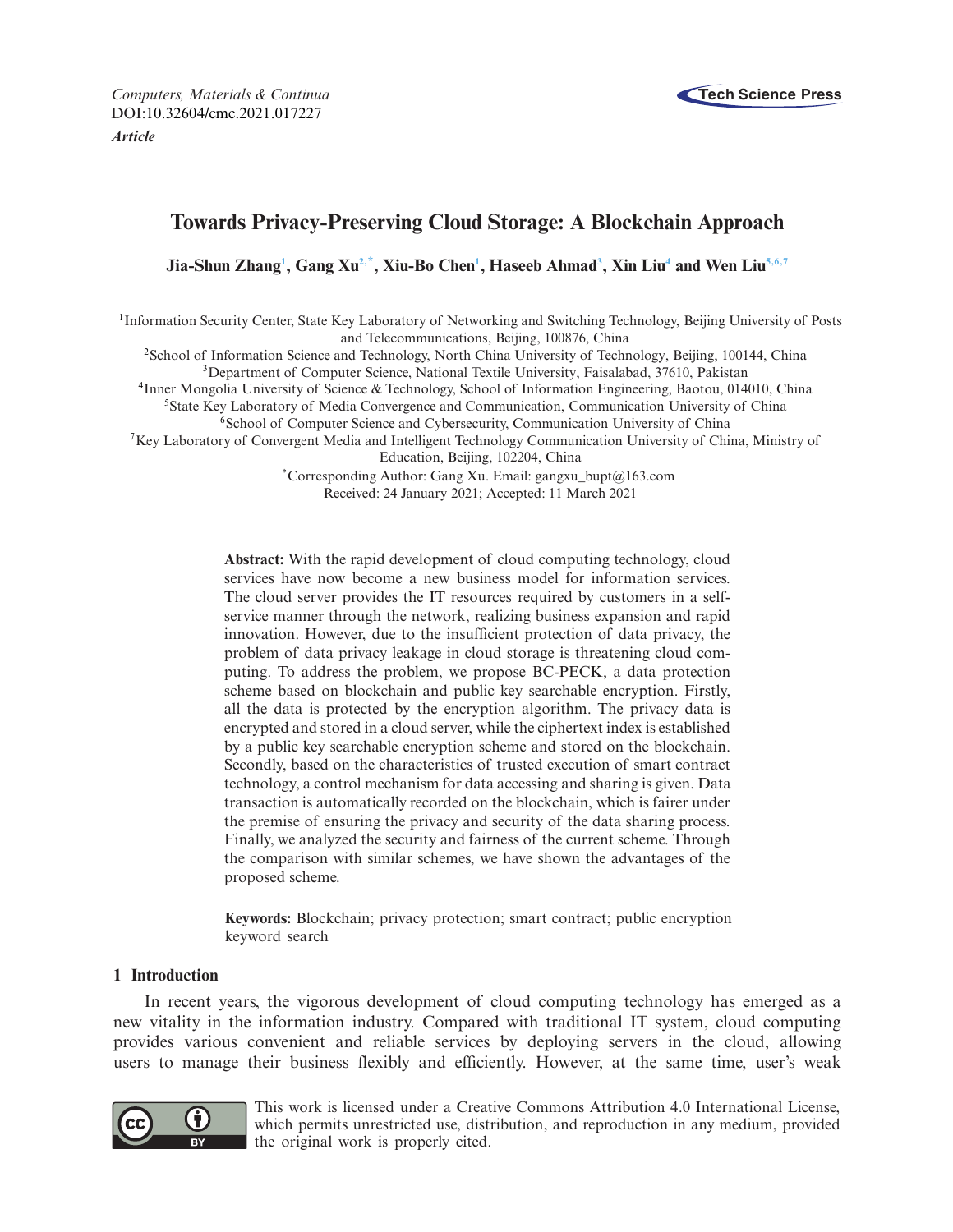control of cloud server has brought security problem of data stored in the cloud server. In this context, encrypting has become an effective way to enhance the privacy and security of cloud-stored data. Schemes such as homomorphic encryption [\[1](#page-11-0)], provable data possession [\[2\]](#page-11-1), proof of retrievability [\[3\]](#page-11-2) and some related schemes [\[4](#page-11-3)[–7\]](#page-11-4) mainly focus on the data integrity and confidentiality, but the data sharing process is inefficient. With the development of cryptography, Searchable Encryption (SE) technology has received widespread attention which can balance the security of cloud storage data and convenience of management.

According to the encryption method, Searchable Encryption can be divided into Symmetric Searchable Encryption (SSE) and Public key Encryption with Keyword Search (PEKS). In 2000, Song et al. [\[8\]](#page-11-5) firstly constructed an SSE scheme using a linear scan method of keyword ciphertext based on symmetric encryption. Since SSE uses a symmetric key to encrypt ciphertext, it is more suitable for single-user scenarios. In 2004, Boneh et al. [\[9](#page-12-0)] switched symmetric encryption to public-key encryption technology and proposed a PEKS scheme in the background of email data encryption. Boneh et al. used a public-key encryption algorithm in their scheme and upgraded the single-user model to a multi-user model. They also defined data owners, data users, and cloud storage servers in their scheme. This change makes searchable encryption technology more suitable for data storage and exchange in the multi-user scenario, thereby increasing the value of the searchable encryption technology.

In schemes [\[8](#page-11-5)[,9](#page-12-0)], there is only one index keyword for retrieving ciphertext, and it should be accurate and correct, which makes data search easily fails due to the existence of synonyms. To improve the usability of data searching, Li et al. [\[10](#page-12-1)] gave a symmetric fuzzy keyword searchable encryption scheme using a keyword edit distance method. When the keyword spelling or format is wrong, their scheme can compare the similarity of keywords and obtain correct search results, thereby enhancing the practicality of keyword search. In 2013, based on homomorphic encryption technology, Dong et al. [\[11](#page-12-2)] proposed an interactive fuzzy keyword PEKS scheme. Compared with the fuzzy search scheme of Li et al., the scheme of Dong et al. improves the computational efficiency.

Another method to enhance the accuracy of the search process is the searchable encryption technology that supports joint keyword queries. This idea was first proposed by Park et al. [\[12\]](#page-12-3). They constructed two Public Key Encryption with Conjunctive Field Keyword Search (PECK) schemes. Adding a single query keyword to multiple keyword queries effectively improve the accuracy of the search, but there are some shortages in schemes of Park et al. The first scheme of Park et al. requires multiple bilinear pairing calculations to encrypt keywords, while the second scheme requires a private key proportional to the number of keywords, increasing the complexity of schemes. Later in 2007, Hwang et al. [\[13](#page-12-4)] proposed an efficient PECK scheme based on Decision Linear Diffie-Hellman (DLDH) problem, which can effectively implement multi-keyword joint query by using only one key. In 2013, Hu et al. [\[14](#page-12-5)] designed a PECK scheme to sort the search results. By sorting, only the most similar results are returned, which guarantees the multi-keyword query while improving the performance of the query. Wang et al. [\[15\]](#page-12-6) gave a sortable PECK scheme based on the inverted index technology in 2015. Using multiplication and exponentiation operations, this scheme performs better than previous bilinear calculation schemes. It causes less computational overhead in practical applications. Wu et al. [\[16\]](#page-12-7) realized a searchable encryption scheme with revocable data access rights while supporting joint keyword query, thereby improving the management ability of PEKS.

In the above schemes, the data retrieval process is performed by the cloud server that stores target data. Therefore, the cloud server in the above literature is specified as honest but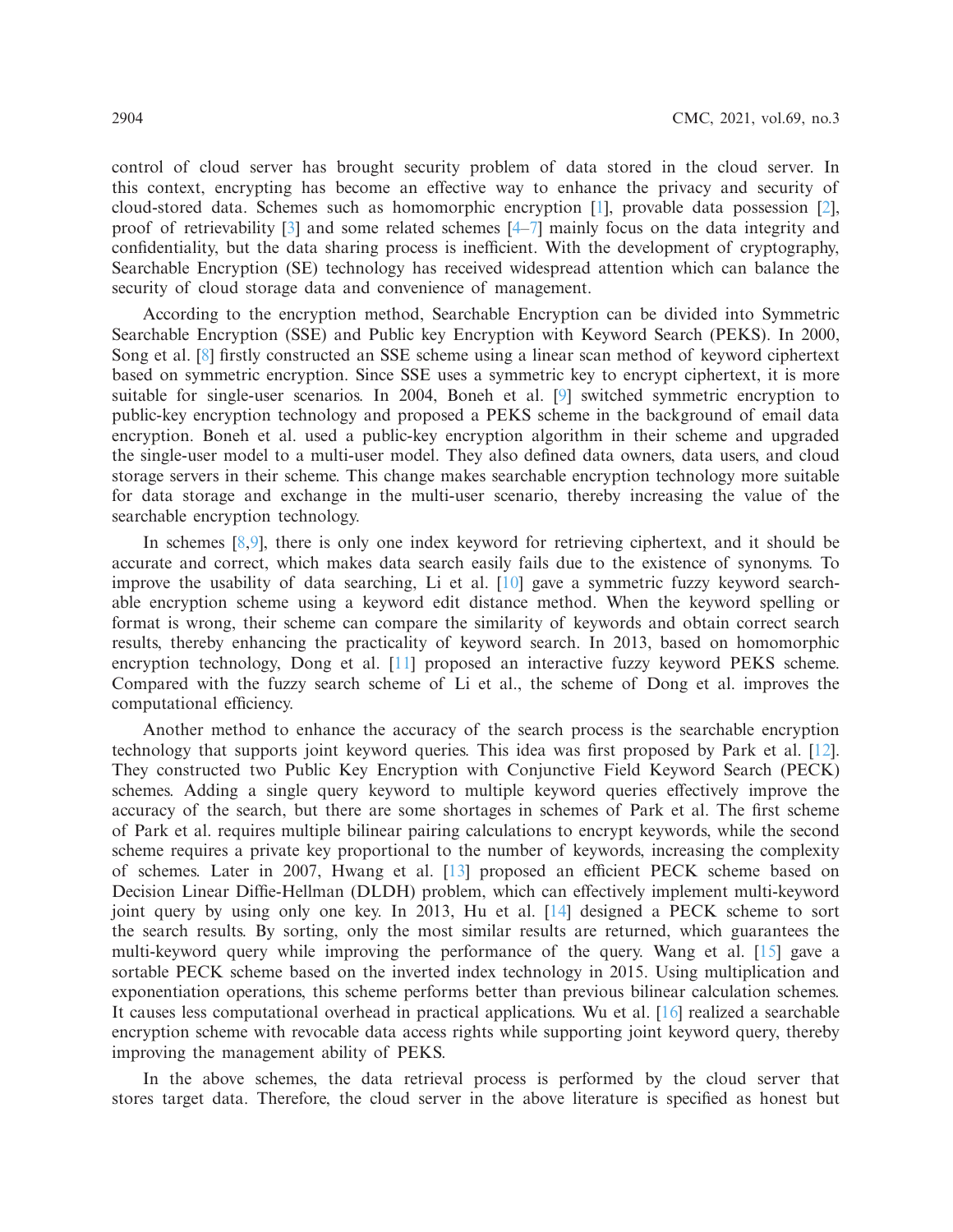curious, that is, it will not maliciously and intentionally perform search operations by mistake. In other words, the above schemes are difficult to resist attacks from malicious servers due to credibility defects.

In the last decade, blockchain technology has become a research hotspot. As an emerging distributed database technology, blockchain technology has the characteristics of credibility and unforgeability. With the development of technology, more blockchain applications with unique features are gradually documented [\[17](#page-12-8)[–20\]](#page-12-9). Compared to those blockchain-based encrypted digital currencies [\[21](#page-12-10)], one of the major breakthroughs is the blockchain application that implements smart contract. With the help of smart contract, blockchain supports fixed-step trusted transactions without any third party. These transactions are traceable and undeniable. This feature makes blockchain qualified as a reliable manager in the data management process. Wang et al. [\[22\]](#page-12-11) proposed a blockchain-based data protection method in the Internet of Things environment through a new type of RSA accumulator. While Deng et al. [\[23](#page-12-12)] designed an electronic medical record protect scheme based on proofs of retrievability and blockchain. In 2020, Gao et al. [\[24\]](#page-12-13) gave a blockchain-based data protection scheme, which effectively provides a reliable control method for data privacy in the multimedia field.

The trusted, traceable, and non-tamperable characteristics of the blockchain coincide with a fair and trustworthy server environment in searchable encryption. With the development of blockchain technology, SE starts combining blockchain technology. For example, Hu et al. [\[25\]](#page-12-14) combined SSE with Ethereum and designed a scheme for effective management and encryption of E-mail data. Chen et al. [\[26\]](#page-12-15) designed and implemented a medical record transaction scheme based on SE technology. In 2020, based on blockchain technology, Yan et al. [\[27\]](#page-13-0) gave a SE scheme that can achieve more fine-grained access control by combining attributes encryption and symmetric searchable encryption, effectively restricting malicious server.

Considering the lack of the cloud server's credibility in the existing SE schemes, this article combines public-key searchable encryption and blockchain technology to construct a PECK scheme based on smart contracts. This scheme aims to solve the privacy and credibility issues in the context of cloud storage. The main contributions of this article are as follows:

- (1) We propose BC-PECK, a cloud storage data privacy protection scheme based on blockchain and smart contracts. Blockchain and smart contract are fair and credible to ensure the data sharing process. It demonstrates the potential of blockchain technology in enhancing data privacy protection.
- (2) We introduce a PECK technology in our scheme. The data sharing process in multi-user scenarios is realized with the help of PECK. Moreover, our scheme allows a more complex and accurate query process using multi-keyword retrieval. This effectively enhances the practicability of our scheme.
- (3) We prove the security of BC-PECK, and ensured that our scheme could effectively prevent the leakage of private data and realize ciphertext query simultaneously. We also ensure the feasibility of our scheme in practical applications through performance analysis.

The rest of our article is organized as follows. In Section 2, background knowledge is introduced. The model and algorithm flow of the scheme are given in Section 3. In Section 4, we describe the detailed execution process of the scheme. In Section 5, we analyze and evaluates the performance of our scheme. Finally, in Section 6, the whole article is summarized, and the future research directions are discussed.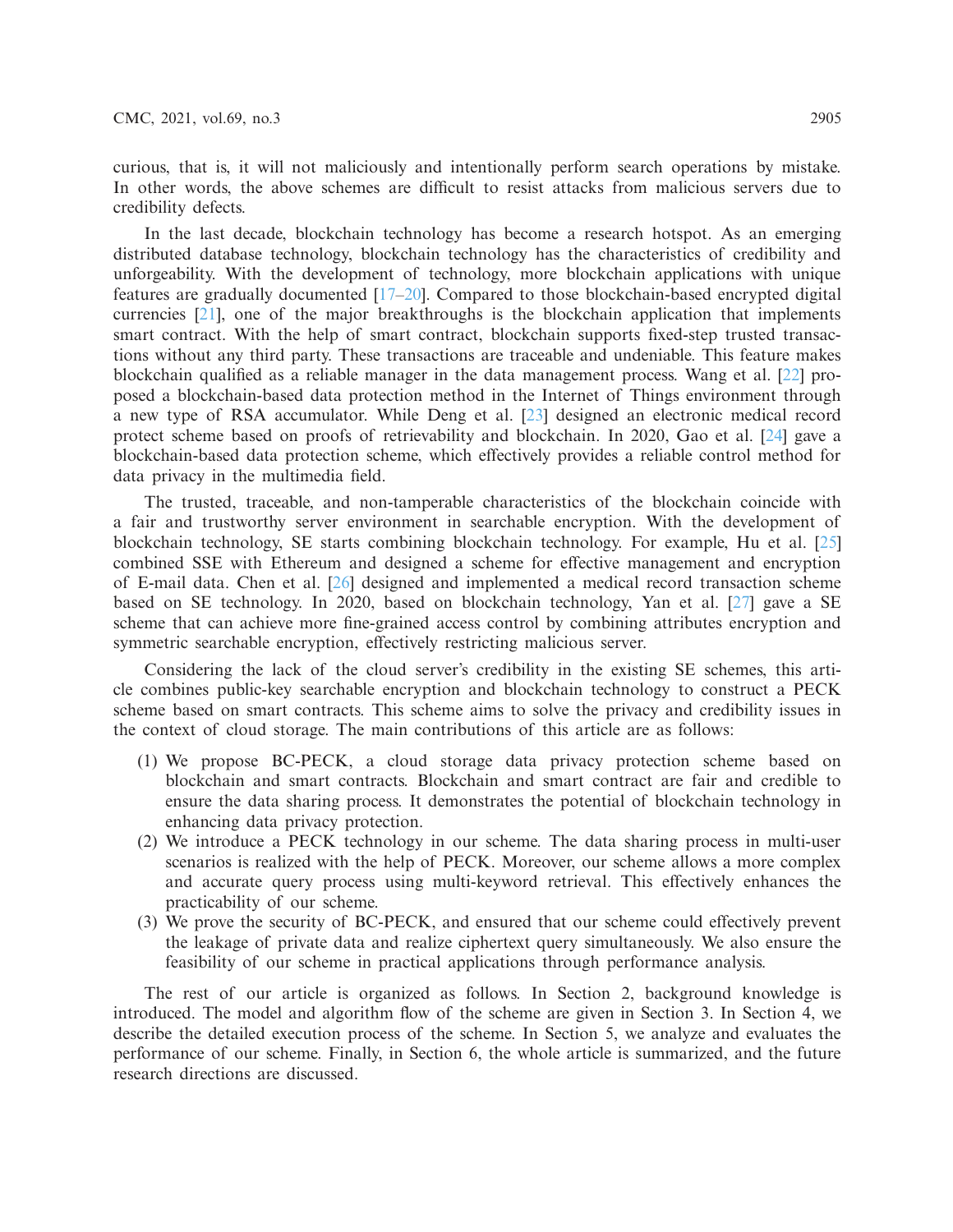### **2 Preliminaries**

# *2.1 Ethereum & Smart Contract*

Ethereum is a blockchain platform that uses proof of work consensus mechanism and generates chain structure. The Ethereum client constructs a turing complete virtual machine called Ethereum virtual machine [\[17\]](#page-12-8). It is associated with a programming language called Solidity. Therefore, Ethereum is programmable, and can deploy smart contract programs for distributed trusted applications.

Smart contract is defined by [\[28\]](#page-13-1) as a method to automatically execute pre-defined electronic contracts. With the development of blockchain technology, smart contract has received extensive attention in the field of blockchain. In Ethereum, smart contract is programmed according to the predetermined process, and then deployed to the Ethereum blockchain network. Smart contract ensures that its content is fixed and cannot be changed, which coincides with the characteristics of Ethereum. Through smart contract, the fairness and credibility of Ethereum can be effectively enhanced.

#### *2.2 Bilinear Pair*

Supposing  $\mathbb{G}_1$ ,  $\mathbb{G}_2$  are two cyclic groups of order p, and g is a generator of  $\mathbb{G}_1$ . There is a mapping  $\hat{e}$ :  $\mathbb{G}_1 \times \mathbb{G}_1 \rightarrow \mathbb{G}_2$ , then this set of mappings should satisfy:

- (1) Bilinear. For mapping  $\hat{e}$ :  $\mathbb{G}_1 \times \mathbb{G}_1 \to \mathbb{G}_2$ , for any  $x, y \in \mathbb{G}_1, a, b \in \mathbb{Z}_p^*$ , it satisfies in a mapping  $\hat{e} \hat{e} (x^a, y^b) = \hat{e} (x, y)^{ab}.$
- (2) Non-degenerate. There exists  $x \in \mathbb{G}_1$  that  $\hat{e}(x, x) \neq 1$ .
- (3) Computable. There are efficient algorithms making it possible to compute  $\hat{e}(x, y)$  for any  $x, y \in \mathbb{G}_1$ .

### *2.3 Decision Linear Diffie-Hellman Assumption*

The DLDH hypothesis was proposed by Boneh et al. [\[29\]](#page-13-2). It is assumed that there are groups  $\mathbb{G}_1$ ,  $\mathbb{G}_2$  and map  $\hat{e}$ :  $\mathbb{G}_1 \times \mathbb{G}_1 \to \mathbb{G}_2$ , and  $g_1, g_2, g_3$  as a random element of  $\mathbb{G}_1$ , *a*, *b*, *c* are random elements of  $\mathbb{Z}_p^*$ . Then the DLDH problem in  $\mathbb{G}_1$  is defined as, for two six-tuples  $(g_1, g_2, g_3, g_1^a, g_2^b, g_3^c)$ and  $(g_1, g_2, g_3, g_1^a, g_2^b, g_3^{a+b})$ , the adversary without polynomial time can distinguish the above two six-tuples with non-negligible advantages.

### **3 System Model**

### *3.1 Definition of System Structure*

The structure of our scheme is shown in [Fig. 1.](#page-4-0) There are four major participants, namely data owner (DO), data user (DU), cloud server (CS) and smart contract (SC). The relationship between each participant is shown in [Fig. 1,](#page-4-0) and the specific operations of each participant are as follows:

(1) Data Owner. DO holds documents to be stored on CS and these data can be selling to other data users. The document owned by DO contains multiple keywords. DO will extract keywords contained in the file to construct ciphertext index and ciphertext file. Then the corresponding content will be sent to the smart contract and cloud server. In addition, DO needs to generate trapdoors for searching data after submitting requests for data users.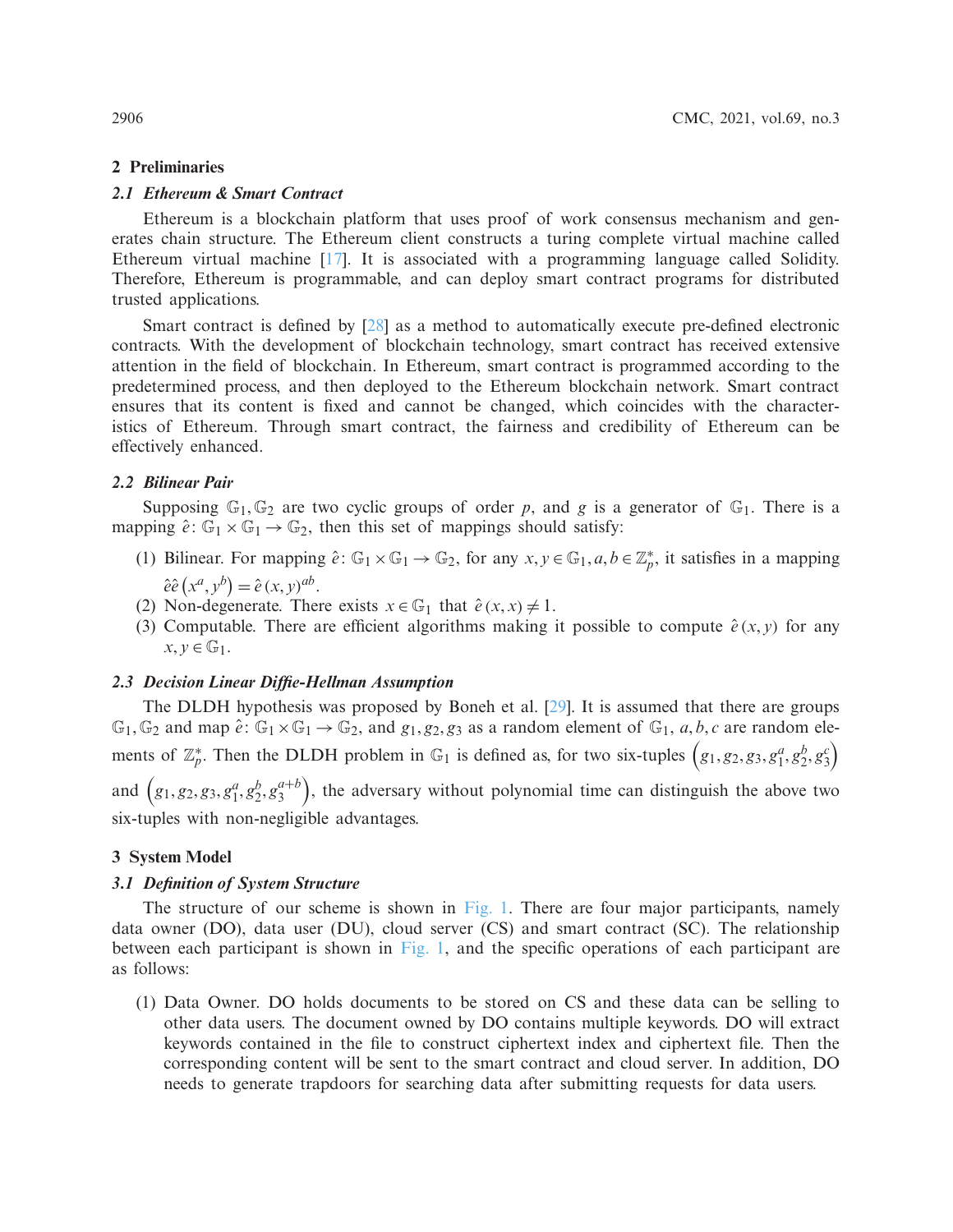- (2) Data User. DU wants to pay a certain price to use the data uploaded by DO, so DU needs to submit a search request to DO through SC. If the search results are correct and the data is complete, DU will pay to DO a bid for the data. Otherwise, there is no need for DU to pay.
- (3) Smart Contract. SC stores ciphertext index and verification data. It will verify the correctness of search results through a predefined process. In addition, smart contracts can also use blockchain for fair payments.
- (4) Cloud Server. The cloud storage server will store the encrypted files of DO. After SC verifies above data sharing process, CS transmits the corresponding ciphertext file to DU.



<span id="page-4-0"></span>**Figure 1:** The structure of BC-PECK

# *3.2 System Work Flow*

Based on the PECK algorithm [\[13](#page-12-4)], we construct a PECK scheme based on blockchain called BC-PECK. The process can be described by a five-tuple (Setup, Index, Trapdoor, Test, Verify):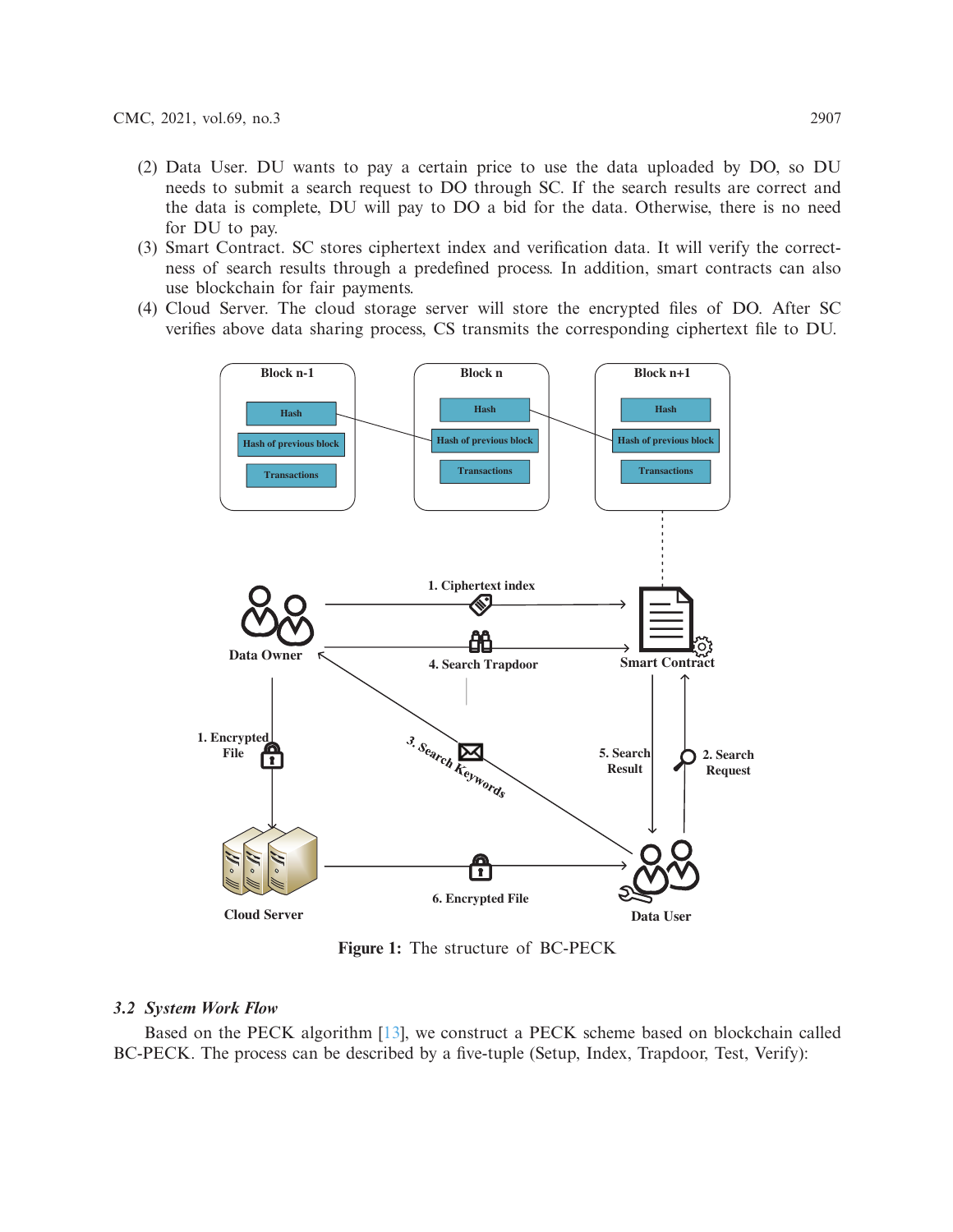- (1) Setup: DO generate the public parameter *Params* and the public and private key pair used by each participant in the subsequent steps. In addition, DO also needs to initialize smart contracts for the management process and fair payment.
- (2) Index: DO extracts a keyword set *W* from the data file *D* and generates an encrypted keyword index *S*. DO also uses an encryption algorithm to encrypt *D* and obtain ciphertext file *C*, calculate the hash value *H* of *C*. After sending *C* to CS, DO obtain the stored serial number *N*, and send verify data (*S*, *N*, *H*) to SC for fair payment.
- (3) Trapdoor: DU requests search authorization from DO through the smart contract. After DO uses SC to confirm the request, DU sends authorized search keywords *Q* to DO through a secure channel. DO calculates the keyword trapdoor  $T_q$ , and sends  $T_q$  to SC for retrieval operation.
- (4) Test: According to index *S* generated in previous step and the search trapdoor  $T_q$ , SC calculates whether the keyword of the trapdoor query matches the file. When the file matches, SC changes the variable of the data stored in SC as the result of the query. Otherwise, the value of the variable will not be changed.
- (5) Verify: According to the query result, DU applies for the ciphertext file *C* to CS after the query result is the required document, and CS queries SC for query result. After getting the affirmation, send ciphertext to the DU. Then DU calculates the hash value *H* of the ciphertext after obtaining data to ensure that data has not been tampered with by CS. If the hash *H* is confirmed to be valid, SC will automatically use the search fee deposited by DU to pay the data fee to DO and storage service fee to CS. Otherwise, DU's money will be refunded to his own account. After verification, the ciphertext file *C* will be sent to DU. Then DU decrypts the encrypted document and uses it after receiving the ciphertext document from the CS.

# *3.3 Security Goals*

In this subsection, the security goals of our scheme can be divided into following two aspects.

- (1) Confidentiality. The confidentiality here means that our scheme does not leak the keyword information during the data storage process and the data query process. Assuming the ciphertext file is safe, then only the confidentiality of ciphertext index and search trapdoor needs to considered. That is to say the adversary cannot obtain extra information through the analysis of ciphertext index and trapdoor.
- (2) Fairness. Fairness requires that each role in the system correctly executes the algorithm in accordance with the regulations and completes the content of the specific steps to obtain the corresponding incentives. If the wrong operation of one party leads to failure, he cannot get the corresponding income. Furthermore, the operation that already happened should not be denied. Fairness means every participant is motivated to perform correct operations.

# **4 The Detail Construction of BC-PECK**

In this section, we will introduce the BC-PECK scheme process in detail.

(1) Setup (k): DO generates a public parameter  $\text{Parameters} = (\mathbb{G}_1, \mathbb{G}_2, \hat{e}, H_1(\cdot), H_2(\cdot), g)$  based on the secret parameter *k*. The elements in *Params* are cyclic group  $\mathbb{G}_1$  and  $\mathbb{G}_2$ ,  $H_1$ :  $\{0,1\}^{\log w} \to \mathbb{G}_1$ and  $H_2$ :  $\{0,1\}^{\log w} \to \mathbb{G}_1$  are two different anti-collision hash functions, and *g* is a generator of  $\mathbb{G}_1$ .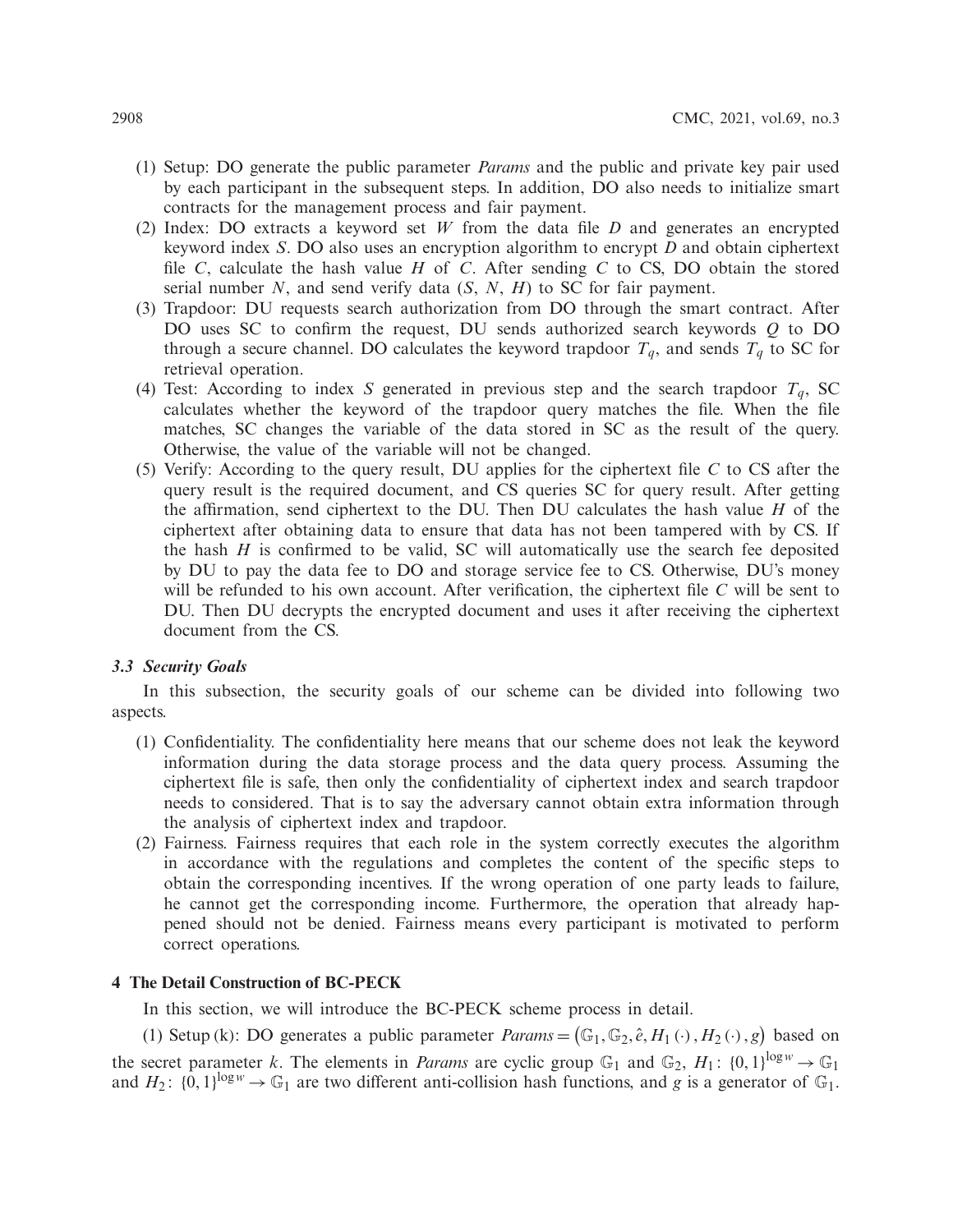Then DO arbitrarily selects a random number *x* on  $\mathbb{Z}_p^*$ , calculates  $y = g^x$ , and finally obtains a public and private key pair  $(pk, sk) = (y, x)$ .

In addition, DO also needs to deploy and initialize the smart contract. He also needs to set a purchase price for the data.

(2) Index (*pk*, *W*, *D*): DO extracts the keyword set  $W = \{w_1, \dots, w_n\}$  contained in the file *D*, then uses a common encryption algorithm to encrypt the file  $ENC(D) = C$ , and calculates the hash value *H* of the ciphertext *C*. Then DO generates two random numbers *r* and *s* for the keyword set *W*, and calculates the ciphertext index information  $S = \{A, B, C_1, \dots, C_l\}$  for search, where:

 $h_i = H_1(w_i)$ ,  $f_i = H_2(w_i)$  $A = g^r, B = y^s, C_i = h_i^r f_i^s$ 

Next, DO transmits the ciphertext data to CS and obtains the stored serial number *N* of the file, and transmits index and verification information  $(N, H, S)$  to SC.

(3) Trapdoor( $sk$ ,  $Q$ ): DU sends a request for searching data to DO through the smart contract. After DO confirms it on SC, DU calculates hash of *Q* and a random value *salt*, and send *H* (*Q* + *salt*) to SC. Then he sends the search keyword set  $Q = \{I_1, \dots, I_m, w_{I_1}, \dots, w_{I_m}\}$  to DO through a secure channel. After DO obtains the search keyword set *Q*, he generates a random number *t* and calculates:

$$
T_{Q,1} = g^t, T_{Q,2} = (h_{I_1} \cdots h_{I_m})^t, T_{Q,3} = (f_{I_1} \cdots f_{I_m})^{t/x}
$$

Finally, DO construct the search trapdoor  $T_Q = \{I_1, \dots, I_m, w_{I_1}, \dots, w_{I_m}\}\)$ , and upload  $T_Q$  to SC to execute the search operation.

(4) Test  $(pk, S, T_q)$ : After SC receives the index *S* and trapdoor  $T_q$ , it first checks whether the user who sent the search request is the same DU who send the request. Then SC compares the equation

$$
\hat{e}\left(T_{Q,1},\prod_{i=1}^{m}C_{I_{i}}\right)=\hat{e}\left(A,T_{Q,2}\right)\cdot\hat{e}\left(B,T_{Q,3}\right)
$$

If the search result is correct, SC updates the variable that records the search result in smart contract to confirm the search result.

(5) Verify (*C*): After the search results are obtained, DU applies for ciphertext data to CS. Then CS verifies the search results stored in the smart contract. If the result is correct, CS sends the ciphertext data *C* to DU, while DU calculates the hash value of the ciphertext and transmits it with DO on SC. When the result is correct, DU pays to DO. After DO obtains the income, he sends the key for data decryption to DU through a secure channel. Finally, DU can decrypt *C*, and get the plaintext file *D*.

#### **5 Security Analysis and Performance Evaluation**

#### *5.1 Security Analysis*

The security of the scheme relies on the confidentiality and fairness of the data. Therefore, the index confidentiality, trapdoor confidentiality and the fairness of the scheme will be analyzed in this subsection.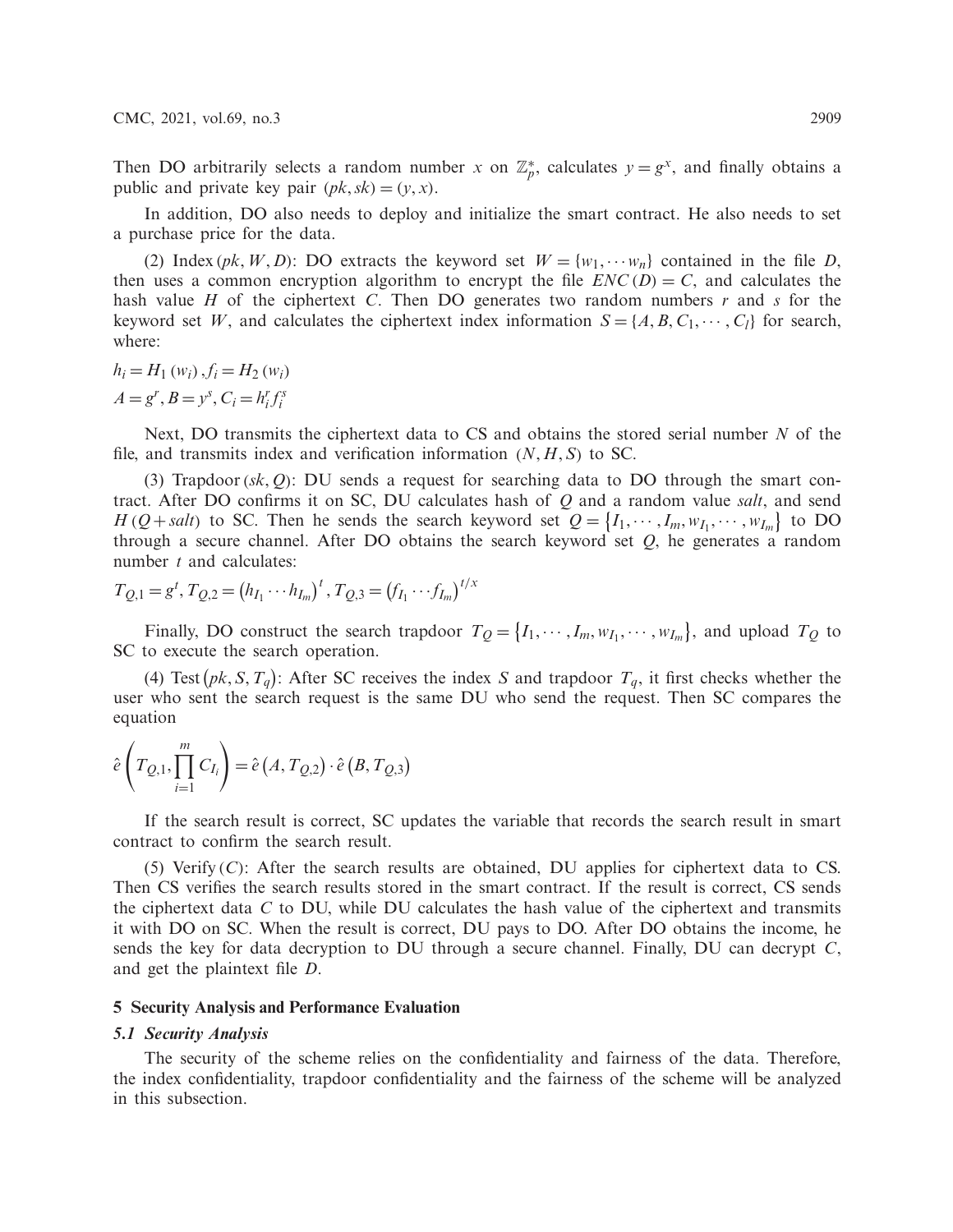#### *5.1.1 Index Confidentiality*

Refer to the chosen ciphertext attack game given in  $[9,13]$  $[9,13]$ , as shown in [Fig. 2,](#page-7-0) we present the security certification process of our scheme for index confidentiality here:



<span id="page-7-0"></span>Figure 2: The flow of security game of ciphertext index

- (1) Initialize. The challenger initializes relevant information and generates a key pair (*pk*,*sk*), and then sends the public key to the adversary.
- (2) Phase 1. The adversary sends different query keyword set to challenger, challenger generates the corresponding trapdoor, and then responds to adversary.
- (3) Challenge. Adversary sends a query keyword set  $W_1$  that is different from the previous query to challenger. Challenger constructs a random word set *R* which is similar in structure to  $W_1$ , then challenger generates corresponding ciphertext index  $S_1 = Index (pk, W_1)$ and  $S_2 = Index (pk, R)$ . Then, challenger selects a random index, and sends it to adversary.
- (4) Guess. Adversary chooses if he gets the set of keywords sent by himself after getting the index from challenger. If Adversary's choice is right, he wins the game. When the probability of adversary success is greater than  $1/2$ , it means the adversary has the advantage  $k = |Pr(Adv_{win}) - 1/2|$  to break the scheme. When k is infinitely small, it means that the adversary cannot break through the scheme.

When the game comes to the guess phase, the opponent needs to guess whether  $S_{\text{challenge}} =$  ${A, B, C_1, \cdots, C_l}$  is the keyword set sent by himself or randomly generated by the challenger. At this time, according to the previous scheme process, indexes  $S_1$  and  $S_2$  can form two tuples in accordance with the DLDH problem, where  $R_i$  is the value of  $C_i$  in the index generated by the random keyword set *R*:

$$
\begin{aligned}\n\left(g_1 = g, g_2 = y, g_3 = h_i f_i, g_1^a = g^r = A, g_2^b = y^s = B, g_3^{a+b} = C_i\right), \\
\left(g_1 = g, g_2 = y, g_3 = h_i f_i, g_1^a = g^r = A, g_2^b = y^s = B, g_3^c = R_i\right)\n\end{aligned}
$$

Since this six-tuple is constructed, the adversary needs to break the DLDH problem to win the game. Then the confidentiality of the ciphertext index can be reduced to the DLDH problem,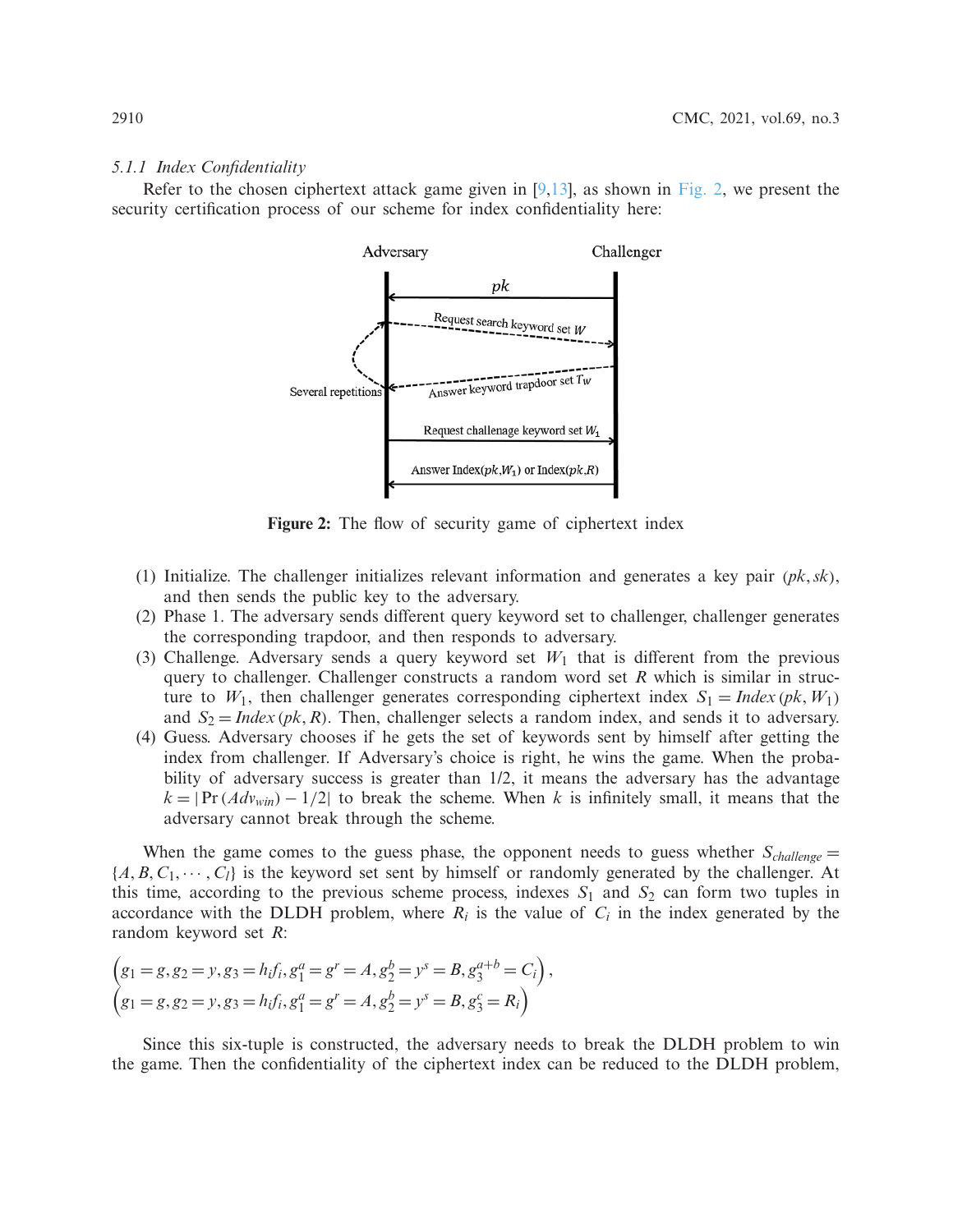which is a hard problem according to [\[29\]](#page-13-2). That is to say, BC-PECK can ensure the confidentiality of the ciphertext index.

# *5.1.2 Trapdoor Confidentiality*

Similarly, the process of trapdoor confidentiality is shown in [Fig. 3:](#page-8-0)



<span id="page-8-0"></span>**Figure 3:** The flow of security game of search trapdoor

- (1) Initialize. The challenger initializes relevant information and generates a key pair (*pk*,*sk*), and then sends the public key to the adversary.
- (2) Phase 1. The adversary sends different query keywords set to challenger, challenger generates the corresponding trapdoor, and then responds to adversary.
- (3) Challenge. Adversary sends two query keyword sets  $W_1$  and  $W_2$  different from previous query to challenger. Challenger generates corresponding search trapdoors  $T_{q1}$  = *Trapdoor*(*sk*, *W*<sub>1</sub>) and  $T_{q2} = Trapdoor$  (*sk*, *W*<sub>2</sub>). Then, challenger sends a random trapdoor to the adversary.
- (4) Guess. The adversary guesses which keyword generated the trapdoor he received. If adversary's choice is right, he wins the game. When the adversary's success probability is greater than 1/2, it means that the adversary has the advantage  $k = |Pr(Adv_{win}) - 1/2|$  to break the scheme.

In our scheme, the calculation of trapdoor is divided into three parts. Since each time of the trapdoor generation process uses a new random number, even the same trapdoor generated each time is different. Therefore, it is difficult for adversary to attack the trapdoor content through statistical analysis attacks. That is to say, the adversary can only randomly guess the keyword by coin flipping, and it is difficult to obtain information from the trapdoor with a nonignorable advantage. Moreover, the request for data generation trapdoor needs to be recorded on blockchain, many repeated search requests can also be expressed through the blockchain, thereby ensuring data security from another perspective.

# *5.1.3 Fairness*

Compared with traditional searchable encryption schemes, BC-PECK adjusts the operation authority of cloud server to smart contract deployed on the blockchain. It stores the operation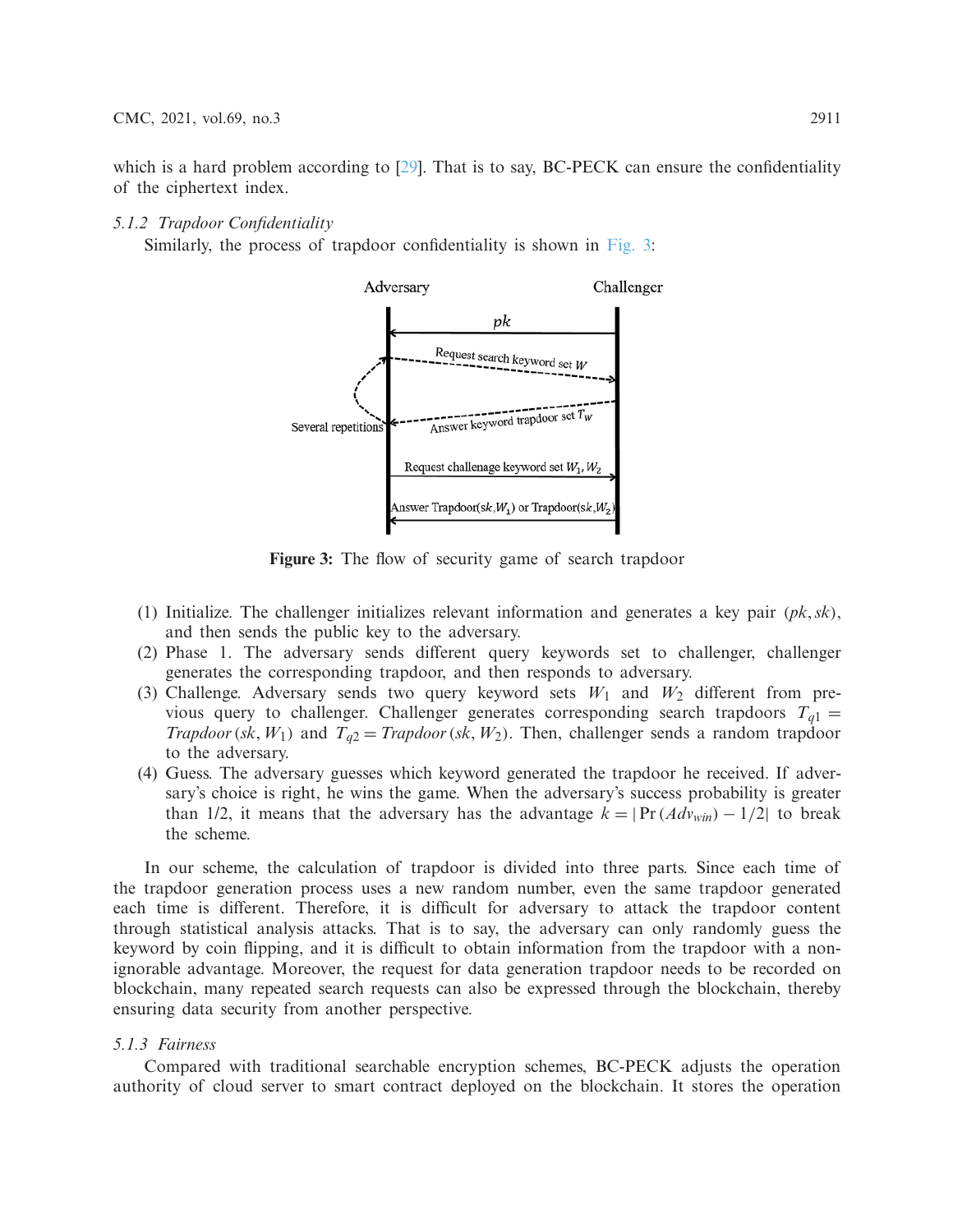records of data retrieval on the blockchain by calling the smart contract. Since blockchain is a distributed database whose data cannot be tampered with, once the data is confirmed and recorded in the blockchain, it cannot be modified and denied. In this way, the operation records of each role in the implementation process of the scheme can be trusted to implement the audit process. Therefore, relying on the credibility of blockchain and smart contract, BC-PECK can effectively verify the non-compliant operation of a certain role and avoid to get the income that is not its due. On the other hand, cryptocurrency in blockchain provides corresponding pointto-point payments after the process is executed, which also effectively enhances the fairness of the scheme.

# *5.2 Performance Evaluation*

In this subsection, we will compare the features and computation cost of BC-PECK with schemes in [\[16](#page-12-7)[,27\]](#page-13-0).

# *5.2.1 Feature Comparison*

As shown in [Tab. 1,](#page-9-0) both BC-PECK and scheme of reference [\[16](#page-12-7)] are PEKS schemes and support multi-keyword query. However, compared to scheme of reference [\[16\]](#page-12-7), BC-PECK uses blockchain and smart contracts to search ciphertext. That is to say there is no need to introduce a third party, which can effectively reduce risks and enhance credibility. BC-PECK can also make fair payments for the data transmission process based on the cryptocurrency of blockchain. Compared with the scheme of [\[27](#page-13-0)], our scheme uses public key searchable encryption technology which is more suitable for actual multi-user scenarios. Moreover, our scheme supports multikeyword search. This means that our scheme can effectively enhance the accuracy of keyword search, and is more practical.

<span id="page-9-0"></span>

| Scheme         | Encrypt<br>type | Keyword<br>number    | Third party<br>participation | Verification<br>method | Fair<br>payment |
|----------------|-----------------|----------------------|------------------------------|------------------------|-----------------|
| Reference [16] | <b>PECK</b>     | Multiple<br>keywords |                              | Audit<br>agency        | $\times$        |
| Reference [27] | <b>SSE</b>      | Single<br>keyword    | $\times$                     | Smart<br>contract      | $\checkmark$    |
| Our scheme     | <b>PECK</b>     | Multiple<br>keywords | $\times$                     | Smart<br>contract      | $\sim$          |

**Table 1:** Comparison of scheme features

# *5.2.2 Computation Cost*

Compared with general data storage scheme, searchable encryption adds several cryptographic calculation processes to enhance the privacy and security of data. Therefore, we judge the cost of calculation of three schemes. The symbols used in calculation in these schemes are shown in [Tab. 2.](#page-10-0)

As shown in [Tab. 3,](#page-10-1) it is not difficult to find that different schemes require relatively more calculations in the index generation stage. Among these schemes, [\[16](#page-12-7)] need to perform multiple exponential calculations and pseudo-random function calculations for the system attributes of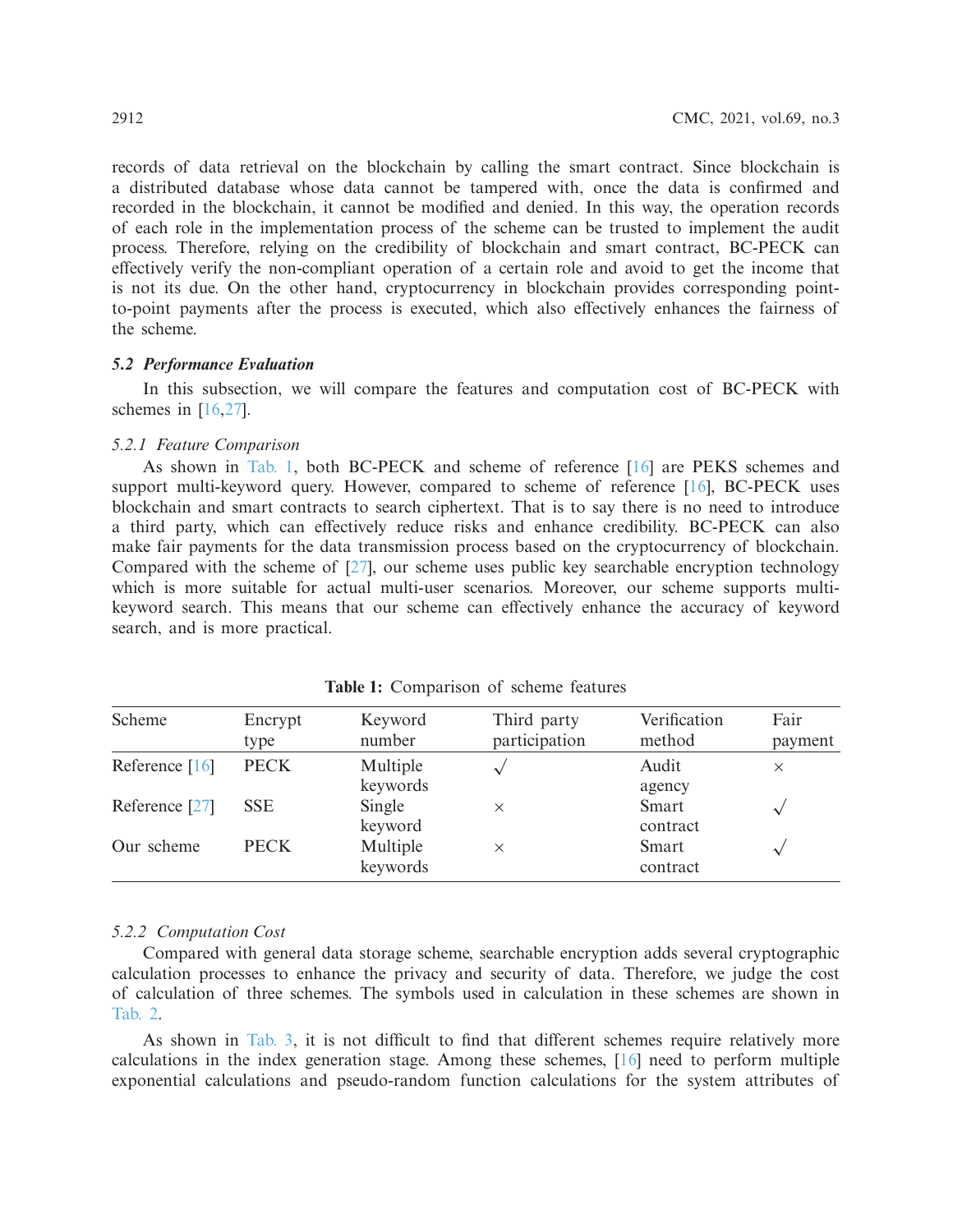the access tree. While  $[27]$  $[27]$  requires the number of attributes of the encrypted access strategy and pseudo-random function calculations for document keywords. While BC-PECK only needs exponential calculation and hash calculation that are multiples of the number of document keywords. The amount of calculation is relatively small. In the trapdoor generation stage, although BC-PECK requires three exponentials and hash calculation with twice number of query keywords, which is more complicated than only one pseudo-random function in [\[27](#page-13-0)]. Nevertheless, the calculation is performed locally, the impact on our scheme efficiency is relatively small. In the search stage, the calculation advantage of our scheme compared to the scheme of [\[16](#page-12-7)] is obvious, but for the realization of multi-keyword query, the efficiency is not as good as that in [\[27](#page-13-0)]. Finally, in the verification phase, compared with the three bilinear pairing calculation operations required in [\[16](#page-12-7)], both BC-PECK and [\[27](#page-13-0)] only need one hash calculation ensuring that the verification phase does not require excessive calculations and effectively reduces the computational overhead.

<span id="page-10-0"></span>

| E                | Exponential operation on group $G_0$ or $G_1$         |  |  |  |  |
|------------------|-------------------------------------------------------|--|--|--|--|
| $\overline{M}$   | Modular multiplication                                |  |  |  |  |
| $\boldsymbol{P}$ | Bilinear pair operation                               |  |  |  |  |
| H                | Hash function                                         |  |  |  |  |
| $\overline{F}$   | Pseudorandom function                                 |  |  |  |  |
| m                | Number of keywords extracted by DO                    |  |  |  |  |
| l                | Number of keywords queried by DU                      |  |  |  |  |
| U                | Number of system attributes                           |  |  |  |  |
| S                | Number of attributes owned by DU                      |  |  |  |  |
| Y                | Number of leaf nodes of tree access strategy $\Gamma$ |  |  |  |  |
|                  |                                                       |  |  |  |  |

**Table 2:** Symbols of cryptographic calculations

**Table 3:** Cryptographic calculations costs of different schemes

<span id="page-10-1"></span>

| Scheme         | Index phase                             | Trapdoor phase Search phase |                                  | Verify phase |
|----------------|-----------------------------------------|-----------------------------|----------------------------------|--------------|
|                | Reference $[16]$ $(2 U +2 m +13)E+ U H$ |                             | $(2 S + l +4) E$ $(2 S +1) E+5P$ |              |
| Reference [27] | $M + (2Y + 2)E +  m F$                  |                             |                                  | Н            |
| Our scheme     | $(2 l +2) \cdot E + 2 l H$              | $3E + 2 l H$                | 3P                               | H            |

In summary, BC-PECK is practical and feasible in terms of computational overhead. Meanwhile, it can rely on PECK to ensure data privacy and security. In addition, by combining blockchain and smart contract, the fairness and credibility of the data sharing process can be realized.

# **6 Conclusion**

Cloud computing service is becoming the technical support for the transformation and upgradation of various industries worldwide, but the privacy of data in the cloud storage environment has become a serious threat to privacy information. This article resorts to blockchain technology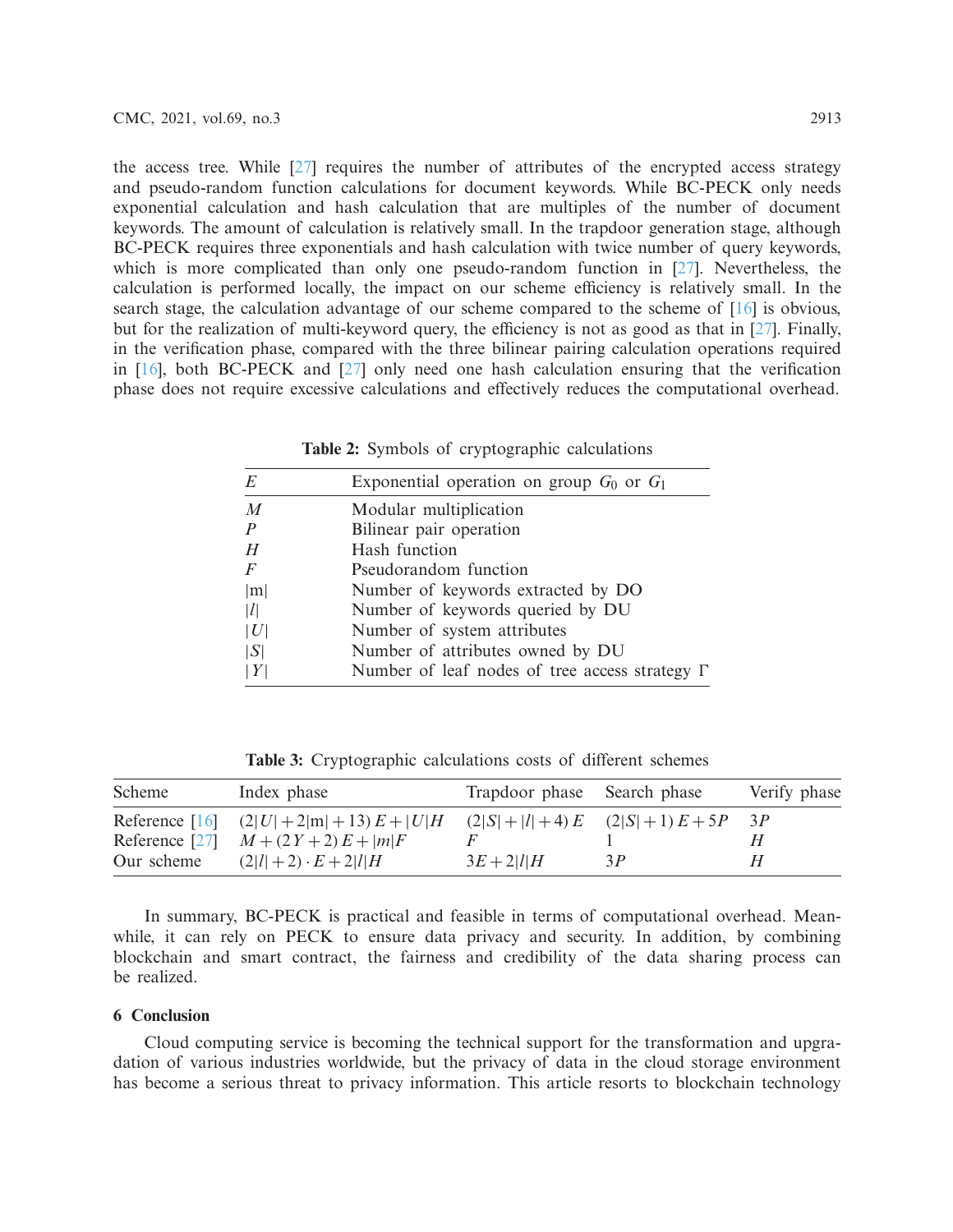to construct a credible and reliable cloud storage data privacy management scheme. The data is stored and transmitted in the form of ciphertext to ensure data privacy and security. Moreover, through the PECK technology, the accuracy and efficiency of the multi-keyword query of the data sharing process is realized. In addition, the use of blockchain technology and smart contract technology helps to achieve fair and credible access control of data in the multiple users' scenario. Finally, the feasibility and effectiveness of the scheme are proved through security analysis and performance evaluation. In the future, more fine-grained control capabilities will be considered in the data retrieval process, while simplifying the execution steps to further optimize the efficiency of our scheme.

**Funding Statement:** This work is supported by the NSFC (Grant Nos. 92046001, 61671087, 61962009), the Fundamental Research Funds for the Central Universities (Grant No.2019XD-A02), the Open Foundation of Guizhou Provincial Key Laboratory of Public Big Data (Grant Nos. 2018BDKFJJ018, 2019BDKFJJ010, 2019BDKFJJ014), the High-quality and Cutting-edge Disciplines Construction Project for Universities in Beijing (Internet Information, Communication University of China), the Open Research Project of the State Key Laboratory of Media Convergence and Communication, Communication University of China, China (Grant No. SKLMCC2020KF006). Inner Mongolia Major science and technology projects (2019ZD025), Baotou Kundulun District Science and technology plan project (YF2020013), Inner Mongolia discipline inspection and supervision big data laboratory open project fund (IMDBD2020020), the Natural Science Foundation of Inner Mongolia (2021MS0602), Huawei Technologies Co. Ltd (No. YBN2020085019), and the Scientific Research Foundation of North China University of Technology.

**Conflicts of Interest:** The authors declare that they have no conflicts of interest to report regarding the present study.

# **References**

- <span id="page-11-0"></span>[1] X. B. Chen, Y. R. Sun, G. Xu and Y. X. Yang, "Quantum homomorphic encryption scheme with flexible number of evaluator based on (k, n)-threshold quantum state sharing," *Information Sciences*, vol. 501, no. 1, pp. 172–181, 2020.
- <span id="page-11-1"></span>[2] H. Wang, D. He, J. Yu and Z. Wang, "Incentive and unconditionally anonymous identity-based public provable data possession," *IEEE Transactions on Services Computing*, vol. 12, no. 5, pp. 824–835, 2016.
- <span id="page-11-2"></span>[3] C. B. Tan, M. H. A. Hijazi, Y. Lim and A. Gani, "A survey on proof of retrievability for cloud data integrity and availability: Cloud storage state-of-the-art, issues, solutions and future trends," *Journal of Network and Computer Applications*, vol. 110, no. 1, pp. 75–86, 2018.
- <span id="page-11-3"></span>[4] G. Xu, K. Xiao, Z. P. Li and M. Ryan, "Controlled secure direct communication protocol via the three-qubit partially entangled set of states," *Computers, Materials & Continua*, vol. 58, no. 3, pp. 809– 827, 2019.
- [5] Z. Qu, S. Chen and X. Wang, "A secure controlled quantum image steganography algorithm," *Quantum Information Processing*, vol. 19, no. 10, pp. 1–25, 2020.
- [6] Z. Qu, S. Wu, W. Liu and X. Wang, "Analysis and improvement of steganography protocol based on bell states in noise environment," *Computers, Materials & Continua*, vol. 59, no. 2, pp. 607–624, 2019.
- <span id="page-11-4"></span>[7] Z. Dou, G. Xu, X. Chen and K. Yuan, "Rational non-hierarchical quantum state sharing protocol," *Computers, Materials & Continua*, vol. 58, no. 2, pp. 335–347, 2019.
- <span id="page-11-5"></span>[8] D. X. Song, D. Wagner and A. Perrig, "Practical techniques for searches on encrypted data," in *Proc. 2000 IEEE Sym. on Security and Privacy*, Berkeley, CA, USA, pp. 44–55, 2000.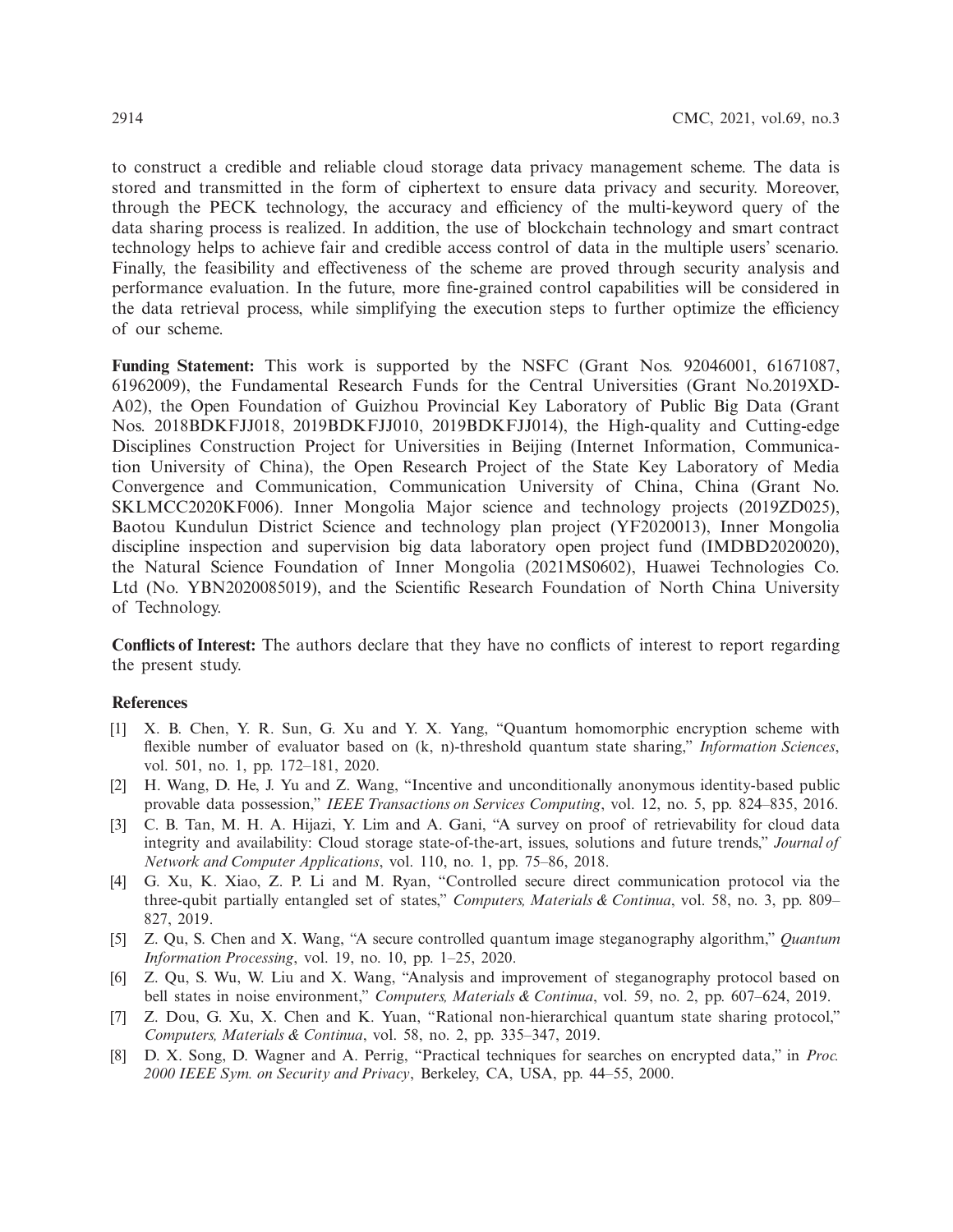- <span id="page-12-0"></span>[9] D. Boneh, G. Di Crescenzo, R. Ostrovsky and G. Persiano, "Public key encryption with keyword search," in *Int. Conf. on the Theory and Applications of Cryptographic Techniques*, Berlin, Heidelberg, Germany, pp. 506–522, 2004.
- <span id="page-12-1"></span>[10] J. Li, Q. Wang, C. Wang, N. Cao, K. Ren *et al.,* "Fuzzy keyword search over encrypted data in cloud computing," in *Proc. IEEE INFOCOM*, San Diego, CA, USA, pp. 1–5, 2010.
- <span id="page-12-2"></span>[11] Q. Dong, Z. Guan, L. Wu and Z. Chen, "Fuzzy keyword search over encrypted data in the public key setting," in *Int. Conf. on Web-Age Information Management*, Berlin, Heidelberg, Germany, pp. 729– 740, 2013.
- <span id="page-12-3"></span>[12] D. J. Park, K. Kim and P. J. Lee, "Public key encryption with conjunctive field keyword search," in *Int. Workshop on Information Security Applications*, Berlin, Heidelberg, Germany, pp. 73–86, 2004.
- <span id="page-12-4"></span>[13] Y. H. Hwang and J. P. Lee, "Public key encryption with conjunctive keyword search and its extension to a multi-user system," in *Int. Conf. on Pairing-Based Cryptography*, Berlin, Heidelberg, Germany, pp. 2– 22, 2007.
- <span id="page-12-5"></span>[14] C. Hu and P. Liu, "Public key encryption with ranked multi-keyword search," in *5th Int. Conf. on Intelligent Networking and Collaborative Systems*, Xi'an, Shaanxi Province, China, pp. 109–113, 2013.
- <span id="page-12-6"></span>[15] B. Wang, W. Song, W. Lou and Y. T. Hou, "Inverted index based multi-keyword public-key searchable encryption with strong privacy guarantee," in *IEEE Conf. on Computer Communications (INFOCOM)*, Kowloon, HK, China, pp. 2092–2100, 2015.
- <span id="page-12-7"></span>[16] Q. Y. Wu, J. F. Ma, H. Li, J. W. Zhang, Q. Jiang *et al.,* "Multi-keyword search over encrypted data with user revocation," *Journal on Communications*, vol. 38, no. 8, pp. 183–193, 2017.
- <span id="page-12-8"></span>[17] D. Vujičić, D. Jagodić and S. Ranić, "Blockchain technology, bitcoin, and Ethereum: A brief overview," in *17th Int. Sym. INFOTEH-JAHORINA*, East Sarajevo, pp. 1–6, 2018.
- [18] I. Miers, C. Garman, M. Green and A. D. Rubin, "Zerocoin: Anonymous distributed e-cash from bitcoin," in *IEEE Sym. on Security and Privacy*, Berkeley, CA, USA, pp. 397–411, 2013.
- [19] E. Androulaki, A. Barger, V. Bortnikov, C. Cachin, K. Christidis *et al.,* "Hyperledger fabric: A distributed operating system for permissioned blockchains," in *Proc. of the Thirteenth EuroSys Conf.*, Porto, Portugal, pp. 1–15, 2018.
- <span id="page-12-9"></span>[20] C. Li, G. Xu, Y. Chen, H. Ahmad and J. Li, "A new anti-quantum proxy blind signature for blockchain-enabled internet of things," *Computers, Materials & Continua*, vol. 61, no. 2, pp. 711– 726, 2019.
- <span id="page-12-10"></span>[21] M. Tsukerman, "The block is hot: A survey of the state of Bitcoin regulation and suggestions for the future," *Berkeley Technology Law Journal*, vol. 30, no. 4, pp. 1127–1170, 2015.
- <span id="page-12-11"></span>[22] J. Wang, W. Chen, L. Wang, Y. Ren and R. S. Sherratt, "Blockchain-based data storage mechanism for industrial internet of things," *Intelligent Automation & Soft Computing*, vol. 26, no. 5, pp. 1157– 1172, 2020.
- <span id="page-12-12"></span>[23] Z. Deng, Y. Ren, Y. Liu, X. Yin, Z. Shen *et al.,* "Blockchain-based trusted electronic records preservation in cloud storage," *Computers, Materials & Continua*, vol. 58, no. 1, pp. 135–151, 2019.
- <span id="page-12-13"></span>[24] Y. L. Gao, X. B. Chen, G. Xu, W. Liu, M. X. Dong *et al.,* "A new blockchain-based personal privacy protection scheme," *Multimedia Tools and Applications*, vol. 4, no. 4, pp. 1–14, 2020.
- <span id="page-12-14"></span>[25] S. Hu, C. Cai, Q. Wang, C. Wang, X. Luo *et al.,* "Searching an encrypted cloud meets blockchain: A decentralized, reliable and fair realization," in *IEEE Conf. on Computer Communications (INFOCOM)*, Honolulu, HI, USA, pp. 792–800, 2018.
- <span id="page-12-15"></span>[26] L. Chen, W. K. Lee, C. C. Chang, K. K. R. Choo and N. Zhang, "Blockchain based searchable encryption for electronic health record sharing," *Future Generation Computer Systems*, vol. 95, no. 3, pp. 420–429, 2019.